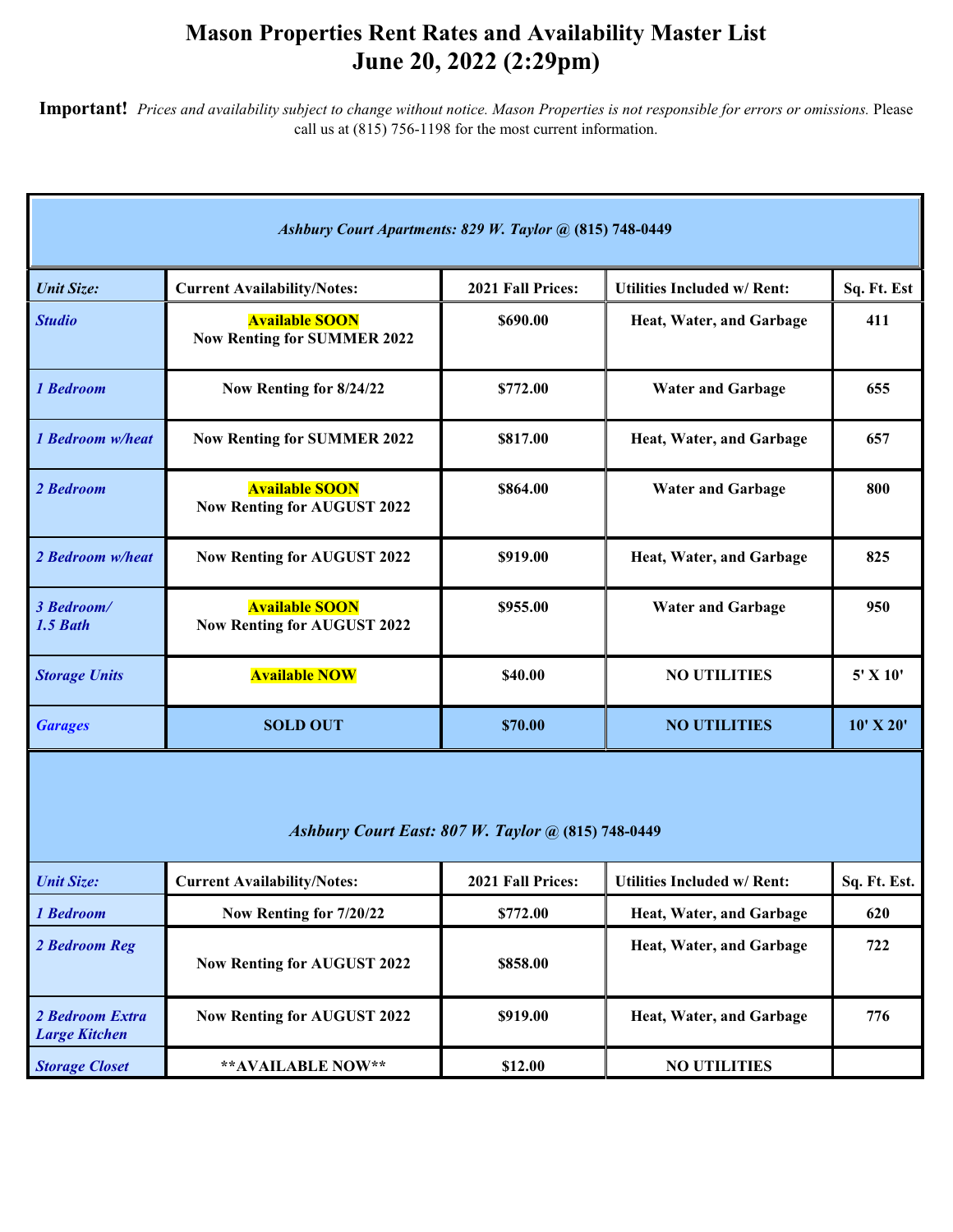| Cardinal Apartments: 823 W. Lincoln Hwy @ (815) 756-1198                 |                                                                |                            |                                     |                 |  |
|--------------------------------------------------------------------------|----------------------------------------------------------------|----------------------------|-------------------------------------|-----------------|--|
| <b>Unit Size:</b>                                                        | <b>Current Availability/Notes:</b>                             | 2021 Fall Prices:          | <b>Utilities Included w/ Rent:</b>  | Sq. Ft.<br>Est. |  |
| 1 Bedroom                                                                | <b>Available SOON</b><br><b>Now Renting for SUMMER 2022</b>    | \$756.00                   | <b>Water and Garbage</b>            | 512             |  |
| 2 Bedroom                                                                | <b>Now Renting for SUMMER 2022</b>                             | \$909.00                   | <b>Water and Garbage</b>            | 788             |  |
| 3 Bedroom/2 Bath                                                         | <b>SOLD OUT UNTIL FALL 2023</b>                                | \$1149.00                  | <b>Water and Garbage</b>            | 1024            |  |
|                                                                          | Colonial Townhouses: 1004-1010 W. Lincoln Hwy @ (815) 756-1198 |                            |                                     |                 |  |
| <b>Unit Size:</b>                                                        | <b>Current Availability/Notes:</b>                             | 2021 Fall Prices:          | <b>Utilities Included w/ Rent:</b>  | Sq. Ft. Est.    |  |
| <b>Studio</b>                                                            | <b>SOLD OUT UNTIL FALL 2023</b>                                | \$754.00                   | <b>Electric, Water, and Garbage</b> | 500             |  |
| 2 Bedroom                                                                | Now Renting for 8/3/22                                         | \$919.00                   | <b>Electric, Water, and Garbage</b> | 500             |  |
| <b>3 Bedroom TH/</b><br>1.5 Bath                                         | <b>Now Renting for SUMMER 2022</b><br><b>Available NOW</b>     | \$1159.00                  | <b>Tenant Pays all Utilities</b>    | 1100            |  |
| <b>James Court Apartments: 2509-2632 N First Street @ (815) 748-0434</b> |                                                                |                            |                                     |                 |  |
| <b>Unit Size:</b>                                                        | <b>Current Availability/Notes:</b>                             | 2021 Fall Prices:          | <b>Utilities Included w/ Rent:</b>  | Sq. Ft. Est.    |  |
| <b>Studio</b>                                                            | <b>SOLD OUT UNTIL 2023</b>                                     | \$704.00                   | <b>Water and Garbage</b>            | 525             |  |
| 1 Bedroom                                                                | <b>Now Renting for SUMMER 2022</b><br><b>Available SOON</b>    | \$806.00<br>$$866 - W/D$   | <b>Water and Garbage</b>            | 650             |  |
| 2 Bedroom/2 Bath                                                         | <b>Now Renting for SUMMER 2022</b><br><b>Available NOW</b>     | \$994.00<br>$$1054 - W/D$  | <b>Water and Garbage</b>            | 750             |  |
| 3 Bedroom/2<br><b>Bath</b>                                               | <b>SOLD OUT UNTIL 2023</b>                                     | \$1109.00<br>$$1169 - W/D$ | <b>Water and Garbage</b>            | 920             |  |
| Lynwood Apartments: 1025 Arcadia Drive @ (815) 756-1198                  |                                                                |                            |                                     |                 |  |
| <b>Unit Size:</b>                                                        | <b>Current Availability/Notes:</b>                             | 2021 Fall Prices:          | <b>Utilities Included w/ Rent:</b>  | Sq. Ft.<br>Est. |  |
| 2 Bedroom/2 Bath                                                         | <b>Now Renting for AUGUST 2022</b>                             | \$994.00                   | <b>Tenant Pays all Utilities</b>    | 920-940         |  |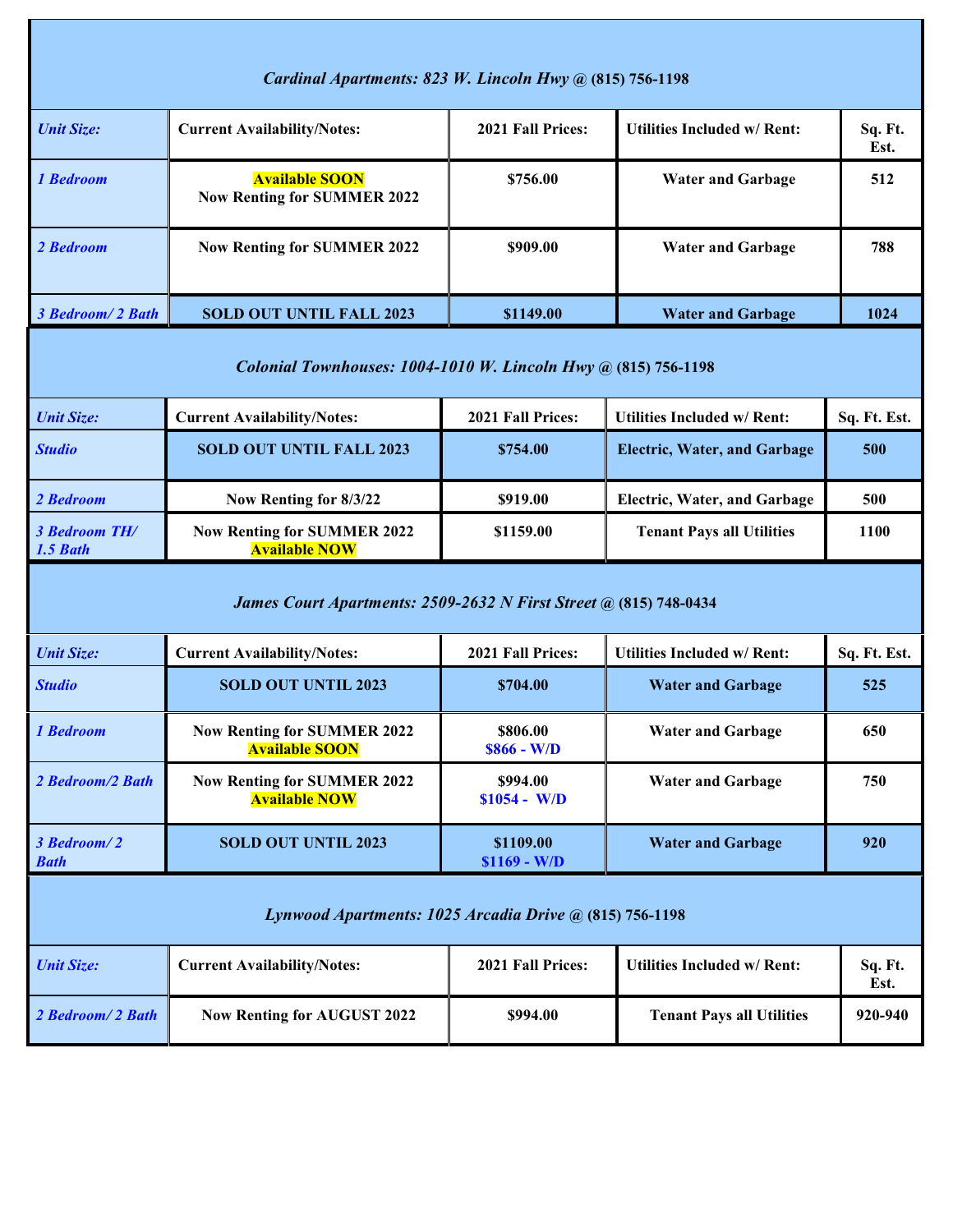| Mason Townhouse Suites: Deerpath Lane @ (815) 756-1198          |                                                            |                   |                                    |                 |  |  |
|-----------------------------------------------------------------|------------------------------------------------------------|-------------------|------------------------------------|-----------------|--|--|
| <b>Unit Size:</b>                                               | <b>Current Availability/Notes:</b>                         | 2021 Fall Prices: | <b>Utilities Included w/ Rent:</b> | Sq. Ft.<br>Est. |  |  |
| 4 Bedroom TH/<br>3 Bath                                         | <b>Available NOW</b><br><b>Now Renting for SUMMER 2022</b> | \$1915.00         | <b>Tenant Pays all Utilities</b>   | 2200            |  |  |
| <b>Normal Road Apartments: 921 Normal Road @ (815) 756-1198</b> |                                                            |                   |                                    |                 |  |  |
| <b>Unit Size:</b>                                               | <b>Current Availability/Notes:</b>                         | 2021 Fall Prices: | <b>Utilities Included w/ Rent:</b> | Sq. Ft.         |  |  |

|                                                                       |                                                            |                          |                                      | Est.         |  |  |
|-----------------------------------------------------------------------|------------------------------------------------------------|--------------------------|--------------------------------------|--------------|--|--|
| 2 Bedroom                                                             | <b>Now Renting for SUMMER 2022</b><br><b>Available NOW</b> | \$958.00                 | Heat, Water, and Garbage             | 651          |  |  |
| 4 Bedroom TH/<br>1.5 Bath                                             | <b>SOLD OUT UNTIL FALL 2023</b>                            | \$1399.00                | Electric, Gas, Water, and<br>Garbage | 1130         |  |  |
| Old Orchard Townhouses: 1001 W Lincoln Hwy @ (815) 756-1198           |                                                            |                          |                                      |              |  |  |
| <b>Unit Size:</b>                                                     | <b>Current Availability/Notes:</b>                         | <b>2021 Fall Prices:</b> | <b>Utilities Included w/ Rent:</b>   | Sq. Ft. Est. |  |  |
| 4 Bedroom/<br>$2.5$ Bath                                              | Now Renting for 8/9/22                                     | \$1277.00                | <b>Tenant Pays all Utilities</b>     | 1650         |  |  |
| <b>5 Bedroom TH/</b><br>2.5 Bath                                      | <b>Now Renting for AUGUST 2022</b>                         | \$1322.00                | <b>Tenant Pays all Utilities</b>     | 1800         |  |  |
| St. Albans Greens: 711 South Main Street in Sycamore @ (815) 761-8601 |                                                            |                          |                                      |              |  |  |
| <b>Unit Size:</b>                                                     | <b>Current Availability/Notes:</b>                         | 2021 Fall Prices:        | <b>Utilities Included w/ Rent:</b>   | Sq. Ft. Est. |  |  |
| <b>Studio</b>                                                         | <b>SOLD OUT UNTIL 2023</b>                                 | \$704.00                 | <b>Water and Garbage</b>             | 500          |  |  |
|                                                                       |                                                            |                          |                                      |              |  |  |

| 1 Bedroom        | <b>Now Renting for JULY 2022</b> | \$772.00  | <b>Water and Garbage</b> | 624  |
|------------------|----------------------------------|-----------|--------------------------|------|
| 2 Bedroom/2 Bath | <b>Available SOON</b>            | \$1008.00 | <b>Water and Garbage</b> | 876  |
| 3 Bedroom/2 Bath | <b>SOLD OUT UNTIL 2023</b>       | \$1109.00 | <b>Water and Garbage</b> | 1158 |
| <b>Car Ports</b> | <b>AVAILABLE NOW</b>             | \$15.00   | <b>NO UTILITIES</b>      |      |
|                  |                                  |           |                          |      |

## *Timbercrest Apartments: 517 Lucinda Ave* **@ (815) 756-1198**

| <b>Unit Size:</b>             | <b>Current Availability/Notes:</b>                         | 2021 Fall Prices: | <b>Utilities Included w/ Rent:</b>   | Sq. Ft.<br>Est. |
|-------------------------------|------------------------------------------------------------|-------------------|--------------------------------------|-----------------|
| <b>One Bedroom</b><br>W/Study | Now Renting for 8/2/22                                     | \$972.00          | Electric, Gas, Water, and<br>Garbage | 620             |
| 2 Bedroom                     | <b>Available NOW</b><br><b>Now Renting for AUGUST 2022</b> | \$934.00          | <b>Water and Garbage</b>             | 620             |
| 4 Bedroom TH/<br>2 Bath       | <b>SOLD OUT UNTIL FALL 2023</b>                            | \$1349.00         | <b>Water and Garbage</b>             | 1200            |